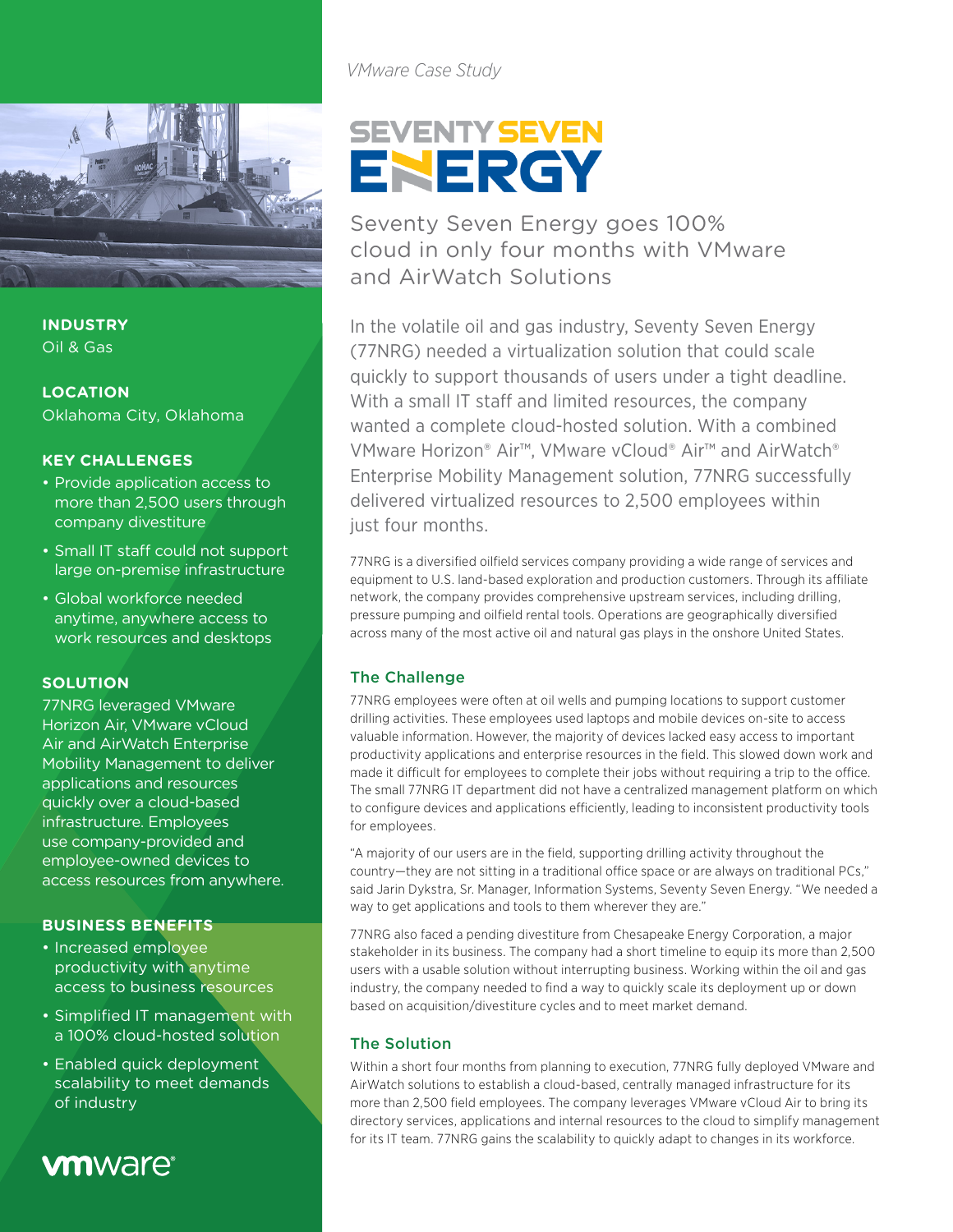# *VMware Case Study*

*"VMware Horizon Air enables employees to access their desktop from any location, even at Grandma's house. I've had employees approach me to tell me how great it is that they can get home and start working exactly where they left off in the field. And they can use the same familiar desktop they have on other devices. This has been the key for users – they love it."*

Jarin Dykstra Sr. Manager, Information Systems, Seventy Seven Energy

The company delivers virtualized desktops to employees using VMware Horizon Air. Employees see a familiar desktop experience across devices and can easily access important productivity applications for their jobs. 77NRG also employs AirWatch Enterprise Mobility Management to deliver security and streamline application deployment to corporate and employee-owned mobile devices. "Our end-users have loved the AirWatch solution," remarked Dykstra. "It's been easy for them to install the apps they need and have resources readily available to them. Even for employees using their own devices, they get access no matter what device they use. We have heard nothing but good things from employees."

#### Business Results & Benefits

VMware and AirWatch bring cloud-based virtualization, hosting and scalability to 77NRG. Field employees at oil drilling or fulfillment sites can now access crucial desktops, applications and resources from anywhere, increasing their effectiveness with customers. Both the company and employees are seeing important benefits with virtualized and mobile solutions in place.

#### Increased employee productivity while mobile

77NRG employees work more efficiently while on-site with customers. These employees carry AirWatch-managed mobile devices or laptops in the field to access important enterprise resource planning applications through Horizon Air. This makes it simpler for employees to use a single device for all work activities. "Before VMware and AirWatch, users never knew whether to go to their mobile device or their office PC to access information," explained Dykstra. "Now, they can get anything they need on a mobile device, as well as on all of the other devices they use."

With fully connected mobile devices, 77NRG employees can stay in the field longer. If employees do not have the applications they need, the company now has the infrastructure to deliver these applications remotely. When a device is broken or lost, employees can quickly get a new one and enroll it into AirWatch to receive applications and enterprise resources. Users can effectively continue working with little interruption.

"VMware Horizon Air enables employees to access their desktop from any location, even at Grandma's house," said Dykstra. "I've had employees approach me to tell me how great it is that they can get home and start working exactly where they left off in the field. And they can use the same familiar desktop they have on other devices. This has been the key for users – they love it."

#### Simple scalability with 100% cloud infrastructure

VMware solutions provide a highly scalable cloud-based deployment for 77NRG. By using vCloud Air to support its Horizon Air and AirWatch deployments, 77NRG stays agile in the market without incurring the additional costs or workloads associated with on-premise architecture. Its IT team has more time to help employees rather than maintaining and fixing physical servers.

"We chose cloud-hosted desktops over traditional infrastructure because we're a cloudfirst organization," explained Dykstra. "VMware solutions have been very successful for us. They've allowed us to be flexible for the future. Whether we need to flex up or down with our industry, we're able to provide our desktops and applications through these changes."

The company also had assistance from the VMware Professional Services Team to help with the implementation. The Professional Services team delivered the training and technical support 77NRG needed to be successful during its divestiture. "The VMware professional services organization provided a lot of value to us," stated Dykstra. "They helped with design and development, and, as we took over the project ourselves, they trained our internal staff on how to utilize VMware solutions and manage them. With the team's help, VMware solutions have been able to reduce the long-tern internal staff needed to maintain the deployment. This helped make VMware solutions successful for us."